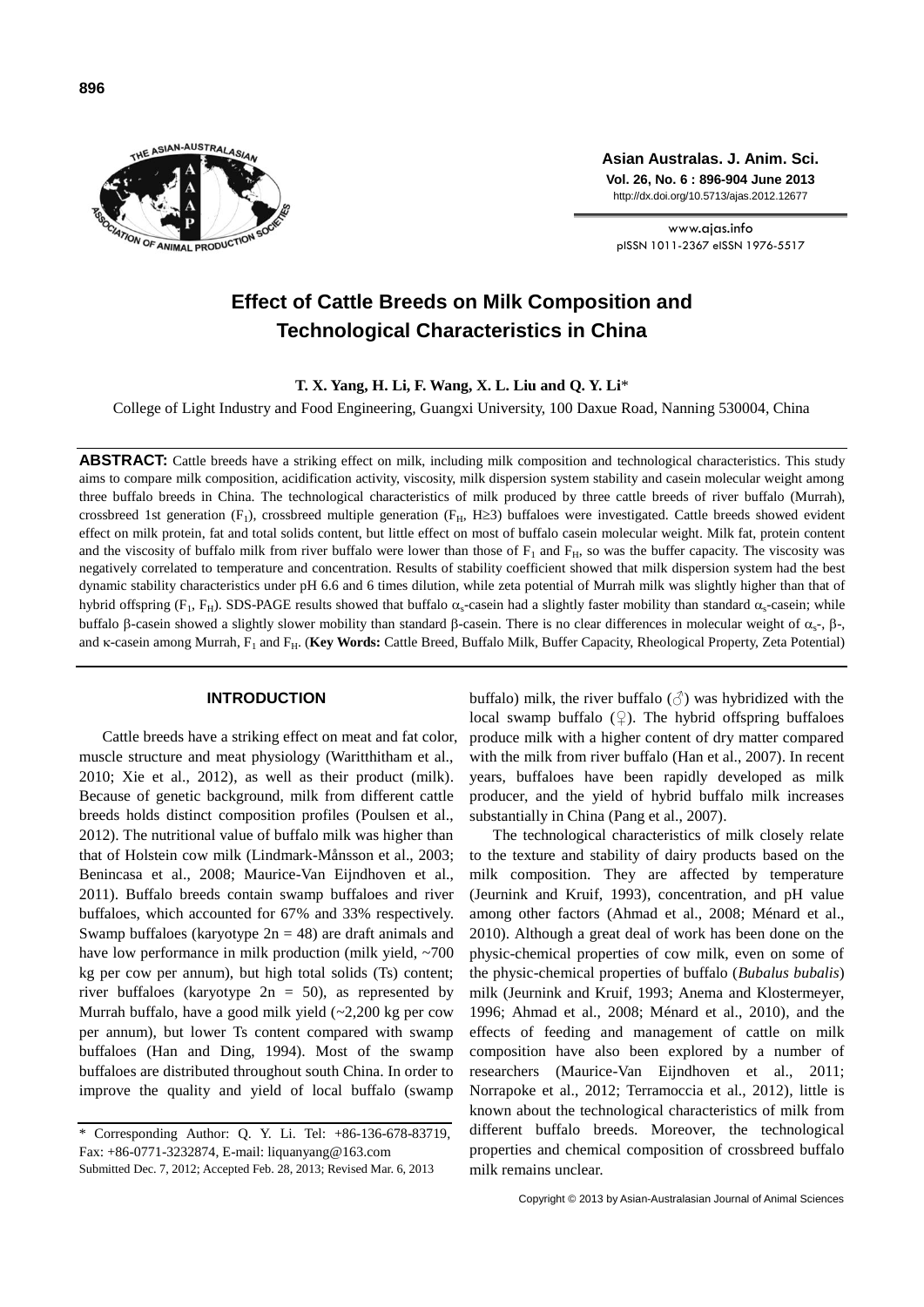Because of the known general milk composition (Han and Ding, 1994) and the lower milk yield, the technological properties of local swamp buffalo will not be considered in this work. Therefore, in order to get more information about the technological properties of milk from different buffalo breeds to produce the suitable dairy products, this study was carried out to evaluate the technological properties and the main differences in composition among three local buffalo breeds in China, which were Murrah buffalo (river buffalo), crossbreed offspring (river buffalo $\Diamond$ ×swamp buffalo $\Diamond$ ) 1st generation buffalo  $(F_1)$ , and crossbreed multiple generation buffalo ( $F_H$ , H $\geq$ 3) that was produced by breeding with river buffalo as shown in Figure 1.

## **MATERIALS AND METHODS**

## **Milk samples**

Fresh whole milk samples from Murrah (river buffalo), crossbreed (river buffalo $\circ$ xswamp buffalo $\circ$ ) 1st generation  $(F_1)$ , and crossbreed multiple generation  $(F_H)$  buffaloes were collected in Wutang farm (indoors) of Nanning, Guangxi, China. Total of 108 milk samples (36 from each breed) were collected. 108 buffaloes were fed a total mixed rations (TMR) with a forage/concentrate ratio of 70/30. The diet consisted of grassiness (35%), maize stalk silage (35%), and concentrate (30%) made from maize (45%), soybean pomace (20%), wheat bran (15%), cottonseed meal (10%), by-products such as brewers dried grain (5 kg per cow per day), and salt and mineral elements (10%). The diet was provided by Dr. Wei from Wutang farm, Nanning, Guangxi, China. Management practices were applied equally to all buffaloes. Standards of  $\alpha$ -casein ( $\alpha$ -CN),  $\beta$ -casein ( $\beta$ -CN), and  $\kappa$ -casein ( $\kappa$ -CN) were from Sigma (Sigma-Aldrich [Shanghai] Trading Co., Ltd. Shanghai, China). Holstein cow casein provided by our laboratory was used as a reference. Molecular weight marker 10 to 200 kDa (#SM0661) was obtained from Fermentas (USA). Other reagents were all of analytical grade.

## **General composition**

Milk fat and crude protein content were determined by the Babcock and Kjeldahl methods, respectively. Lactose was determined by colorimetric method according to the Chinese standard method (GB/T 16285-1996). Ts were determined by conventional ovendrying (60 $^{\circ}$ C for 2 to 3 h, then  $100^{\circ}$ C for 6 h) of 5 g milk sample. The pH was measured using a Microcomputer pH meter (Sartorius Instruments, Germany); calibration was done with buffers of pH 4.00 and pH 6.80.

## **Buffer capacity**

The buffering capacity was measured according to Van Slyke with some modifications (Slyke, 1922). Briefly, 100

river buffalo (male)  $\times$  swamp buffalo (female) ↓ river buffalo (male)  $\times$  F<sub>1</sub> (female) river buffalo (male)  $\times$  F<sub>2</sub> (female) river buffalo (male)  $\times$  F<sub>3</sub> (female)

**Figure 1.** Crossbreed multiple generation  $(F_H)$  buffalo was produced by breeding with river buffalo,  $H \geq 3$ .

ml milk were slowly added with 0.1 M HCl or 0.1 M NaOH under vigorous stirring at room temperature  $(25\pm1^{\circ}C)$ . All the experiments were carried out in duplicate.

#### **Stability coefficient**

One ml of each milk sample was 1:20 diluted with Milli Q-water at room temperature and divided into two parts. For one part, the pH values were adjusted from pH 4.2 to pH 7.0 with 0.2 M phosphate buffer, the other part was diluted 2 to 8 times again, and proper amount of samples was centrifuged at 1,420 g for 5 min. The absorbance of all samples was measured at 780 nm using an ultraviolet spectrophotometer (1601 ultraviolet spectrophotometer, Shimadzu).

## **Viscosity measurements**

Viscosity measurements were performed using an Ostwald capillary viscometer (Shanghai Liangjing, China) by the method of Jeurnink and de Kruif (Jeurnink and Kruif, 1993) with slight modification. One part of sample was measured at various temperatures from 4 to  $95^{\circ}$ C, the other part was diluted 2 to 8 times and measured at room temperature. Samples were equilibrated in a temperaturecontrolled thermostat water bath for 30 min before viscosity measurements at each temperature.

#### **Zeta potential measurements**

Zeta potentials (the net charge on a particle, in mV) were measured by laser Doppler electrophoresis with the Nano-S Zetasizer (Malvern Instruments Limited, Malvern, Worcestershire, UK). Samples were measured under various pH (from 4.5 to 7.0) and dilution ratio (all milk samples were diluted 2, 4, 6, 8 times again with Milli Q-water) after dilution for 200 times with Milli Q-water as described previously (Liu et al., 2011).

## **Gel electrophoresis analysis**

Sodium dodecyl sulfate polyacrylamide gel electrophoresis (SDS-PAGE) of the samples was carried out on a Bia-Rad System (Mini-Protean 3 cell, USA) as described previously (Laemmli, 1970). The protein samples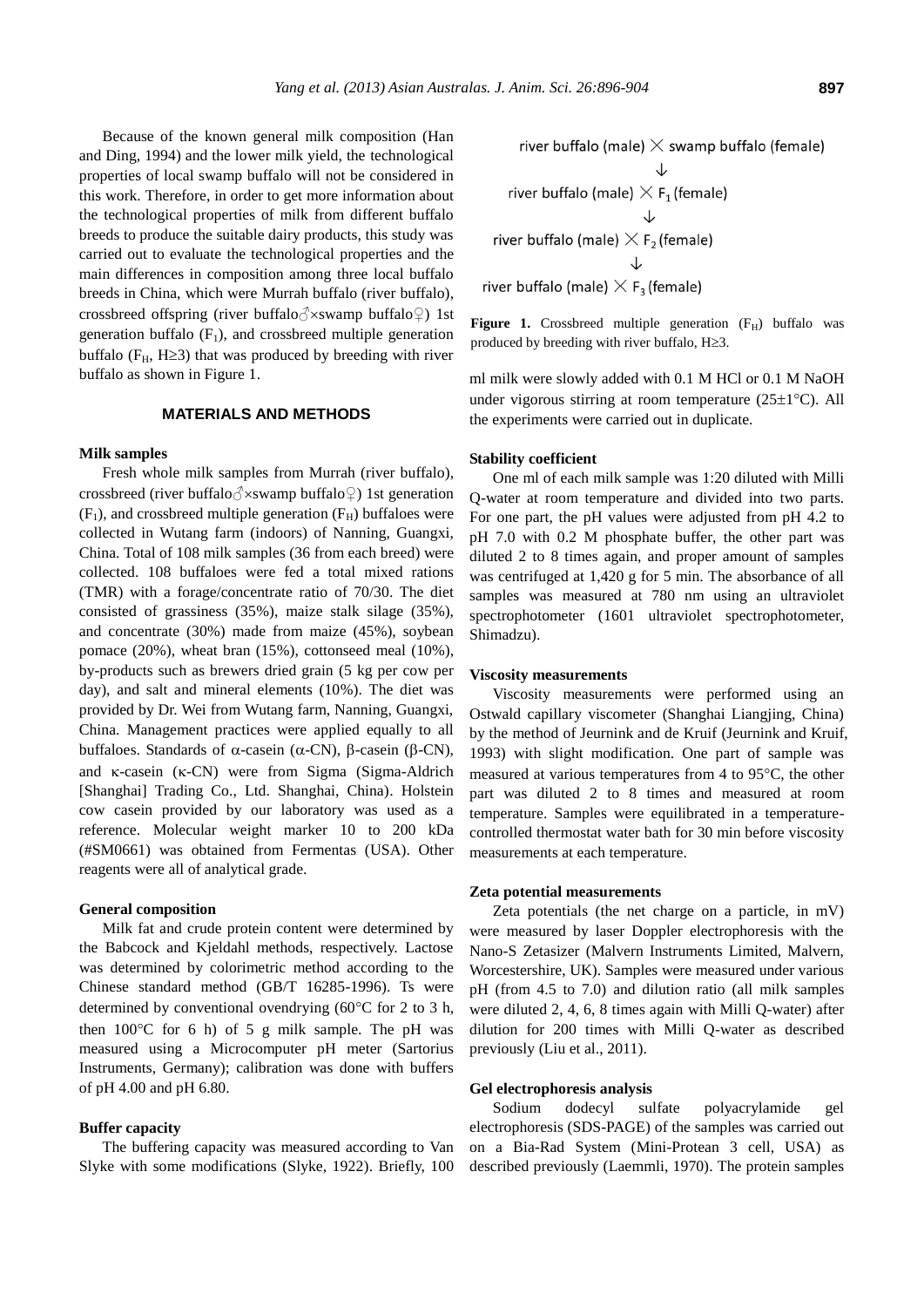| Sample              | Fat                          | Protein                    | Ts                          | <b>NFS</b>                  | Lactose                       | pH                           |
|---------------------|------------------------------|----------------------------|-----------------------------|-----------------------------|-------------------------------|------------------------------|
|                     | $(\% \text{ V/v})$           | $(\% w/w)$                 | $(\% w/w)$                  | $($ % w/w)                  | (% w/w)                       |                              |
| Murrah ( $n = 36$ ) | $6.65 \pm 0.08^b$            | $4.65 \pm 0.05^{\circ}$    | $17.23 \pm 0.7^{\circ}$     | $10.31 \pm 0.19^a$          | 5.11 $\pm$ 0.16 <sup>ab</sup> | $6.61 \pm 0.04^{ab}$         |
| $F_H$ (n = 36)      | $8.16 \pm 1.11^a$            | $4.96 \pm 0.03^{\text{a}}$ | $18.58 \pm 1.07^{\text{a}}$ | $10.33 \pm 0.41^a$          | $5.05 \pm 0.10^{ab}$          | $6.45 \pm 0.04$ <sup>c</sup> |
| $F_1$ (n = 36)      | $8.46 \pm 0.26$ <sup>a</sup> | $5.13 \pm 0.15^{\text{a}}$ | $19.51 \pm 0.35^{\text{a}}$ | $10.91 \pm 0.13^{\text{a}}$ | $5.27 \pm 0.18^a$             | $6.48 + 0.14$ <sup>bc</sup>  |

**Table 1.** Chemical composition of samples

 $n =$  Number of samples; Ts = Total solids content; NFS = Non-fat content; M = Murrah buffalo (river buffalo) milk.

 $F_1$ ,  $F_H$  = Crossbreed buffalo (river buffalo $\Diamond$ ×swamp buffalo $\Diamond$ ) 1st generation, crossbreed multiply generation buffalo milk, respectively.

 $a$ hc Means bearing different superscripts in the same column differ significantly (p<0.05).

\* Means+SD.

were solubilized with phosphate buffer after ultracentrifugation at appropriate concentrations at  $20^{\circ}$ C. Gel was stained with Coomassie blue dye for 2 h, followed by destaining in a solution containing 30% methanol and 10% acetic acid.

#### **Statistical analysis**

All data were analyzed by one-way ANOVA using the statistical analysis software (SPSS Statistics 17.0, 2010). Differences with  $p<0.05$  were considered statistically significant.

## **RESULTS AND DISCUSSION**

#### **General composition**

The general composition of three types of milk were significantly different  $(p<0.05)$  among the three cattle breeds under the same feeding condition (Table 1). Ts content of swamp buffalo (22.64%, w/w; Han and Ding, 1994) was higher than that of river buffalo (17.23%, w/w) and their hybrid offspring (19.05%, w/w). The milk yield of local swamp buffalo was low (~700 kg per cow per annum), but the Ts content was high; on the contrary, Murrah showed the high milk yield  $(-2,200 \text{ kg per cow per annum})$ 

and low Ts content. In the current study, it is important to note that the milk yield of crossbreed offspring  $(F_1, \sim 1,500)$ kg per cow per annum;  $F_H$ , ~2,100 kg per cow per annum) was higher than that of the swamp buffalo (female parent), and the milk compositions including fat, protein and Ts contents of crossbreed offspring  $(F_1 \text{ and } F_H)$  were higher than those of Murrah (male parent), and all above composition contents of  $F_1$  were higher than those of  $F_H$ . There was no great difference between crossbreed offspring milks, but  $F_1$  milk was 5.71% higher than the other buffalo milk, indicating that  $F_1$  buffalo milk had the highest nutritive value. Fat, protein, and Ts contents of  $F_H$  milk were 22.71%, 6.67%, and 7.84% respectively higher than those of Murrah. This also inferred that the more the multigenerations, the closer the main milk composition to their male parent's.

#### **Buffer capacity of three cattle breeds**

The acidification of milk from different buffalo breeds was studied by ANOVA. Nevertheless, the buffer capacity of the river buffalo milk was higher than that of the hybrid offspring buffalo milk ( $p<0.05$ ), and the buffer capacity of  $F_1$  milk was slightly higher than that of  $F_H$  milk (Figure 2). The milk protein contents of the three local breeds were



**Figure 2.** Buffer capacity of acidified milk samples from initial pH to pH 5.0 with HCl (0.1 M). Symbols:  $\bullet$ , Murrah;  $\Delta$ , F<sub>1</sub>;  $\blacktriangle$ , F<sub>H</sub>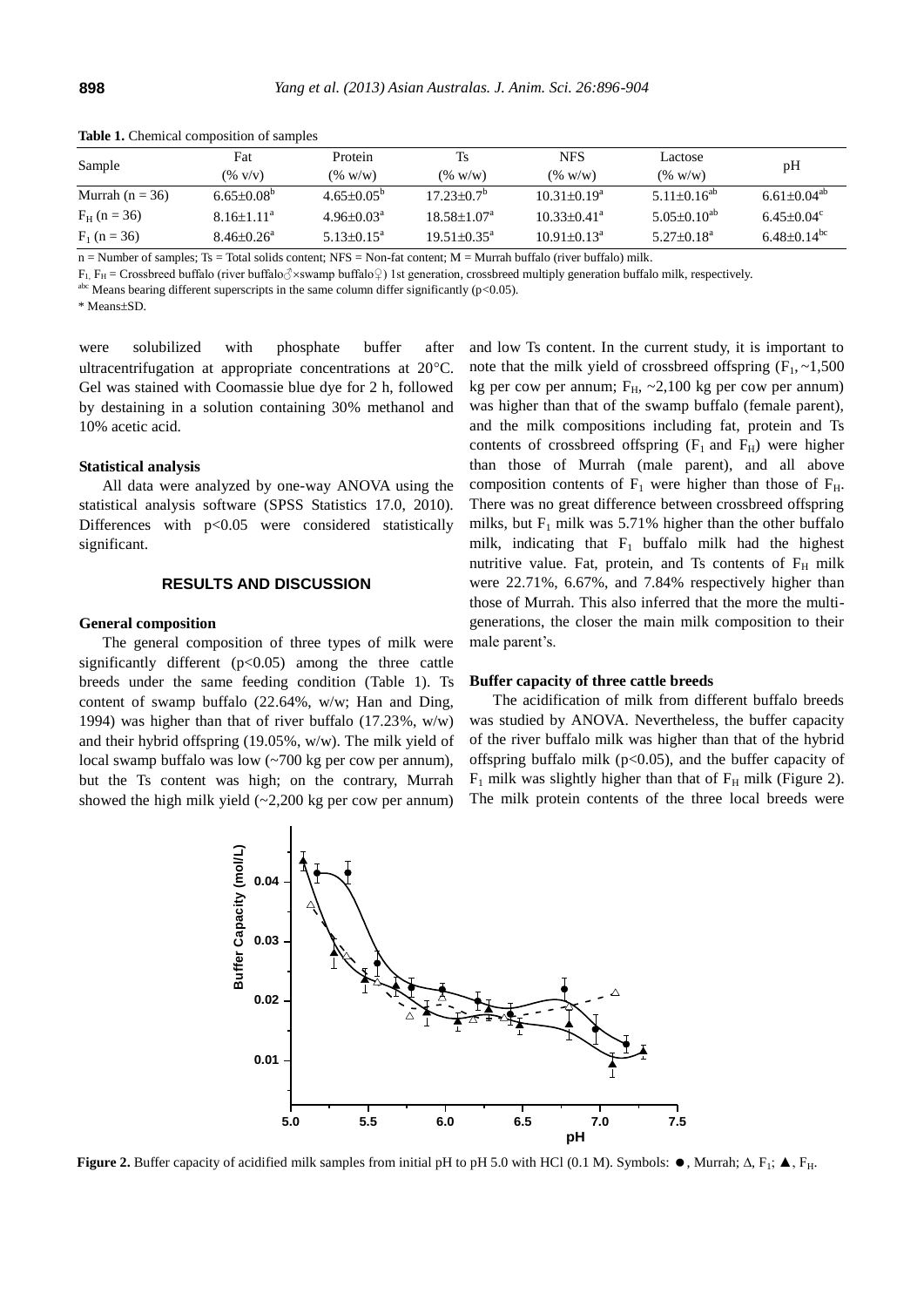ranked as follows:  $F_1>F_H > Murrah$  (Table 1). The different buffer capacities were probably related to the higher casein content in buffalo milk same as the buffer properties of milk. It demonstrated that there were no clear correlation between milk protein content and buffer capacity. The buffer capacity of milks might also relate to their composition of acido-basic compounds, calcium phosphate, and phosphorylation of casein (Salaün et al., 2005). Moreover, the protein content and molecular organization also plays an important role in buffering capacity, e.g., inorganic phosphate contributes to the buffering capacity too (Ahmad et al., 2008). These results indicated that  $F_1$  had a better buffer capacity with much more buffering components, such as higher contents of protein, Ts, as well as inorganic phosphate.

# **Effect of concentration and pH of three cattle breeds on milk stability coefficient**

Stability is an important attribute of dairy products. The stability coefficient (R) of samples was determined under different pH and dilutions (Figures 3 and 4).

R values of the three types of milk were high under natural pH ranging from 6.45 to 6.63. As shown in Figure 3, R values of all milk samples increased with the increasing pH value, and the maximum R value of Murrah and  $F_1$  milk appeared at pH 6.6; however, the R of  $F_H$  reached maximum at pH 6.2 and was lower at pH 6.6, which was significantly different from that of other breeds. There were no evident differences in R values between Murrah and  $F_1$ . These results indicated that the nuclear charge number of casein micelle of Murrah milk was similar to that of  $F_1$  near their natural pH value.

As the milk was acidified, the nuclear charge number of

casein micelle changed gradually, and the hydration reduced slowly, but the interaction of sub-microsphere became weak. The aggregation of loosely entangled proteins was observed, which were presumably originated from proteins that dissociated from the casein micelles. These aggregates became larger with the decreased pH value and precipitated rapidly, particularly when the pH approached the isoelectric point of caseins. The R values of milk of all breeds decreased with the increasing pH from 4.2 to 5.0, and reached the minimum value at pH 5.0 except of that of Murrah milk, which was higher at pH 5.0 and reached the minimum at pH 5.4. The differences in minimum R values were not evident among all kinds of milk. It suggests that the hydrophobic interactions between proteins, casein dephosphorylation, and reassociation of proteins, destabilized the colloid system (McMahon and Oommen, 2008; McMahon et al., 2009; Kehoe and Foegeding, 2011), and all breeds of milk dispersion systems exhibited instability around pH 5.0. McMahon et al. (2009) reported the occurrence of acid gelation of milk at pH between 5.3 and 4.9, which involved a reassociation of loosely entangled protein aggregates into more-compact colloidal particles or association with any remaining casein supramolecules. However, this study found that the specific conditions for three types of milk were different.

R of milk varied as a function of dilution factor (Figure 4). It decreased with the increasing dilution ratio in the initial stage and then increased. The R values of Murrah,  $F_1$ , and  $F_H$  reached the peaks at 6 times diluted, suggesting that the dispersion system achieved a relatively stable state. There were no significant differences among all milk samples. Yet, the correlation between R and pH value was remarkable ( $p<0.05$ ); after the correlation analysis by SPSS,



**Figure 3.** Stability coefficient of milk samples as a function of pH. R is the ratio of absorbance before and after samples centrifugated, which was determined by a ultraviolet spectrophotometer (UV-1601 ultraviolet spectrophotometer, Shimadzu), at 780 nm.  $\bullet$ , Murrah;  $\Delta$ ,  $F_1$ ;  $\blacktriangle$ ,  $F_H$ . The data presented are averages of three replications with the error bars indicating the standard deviation.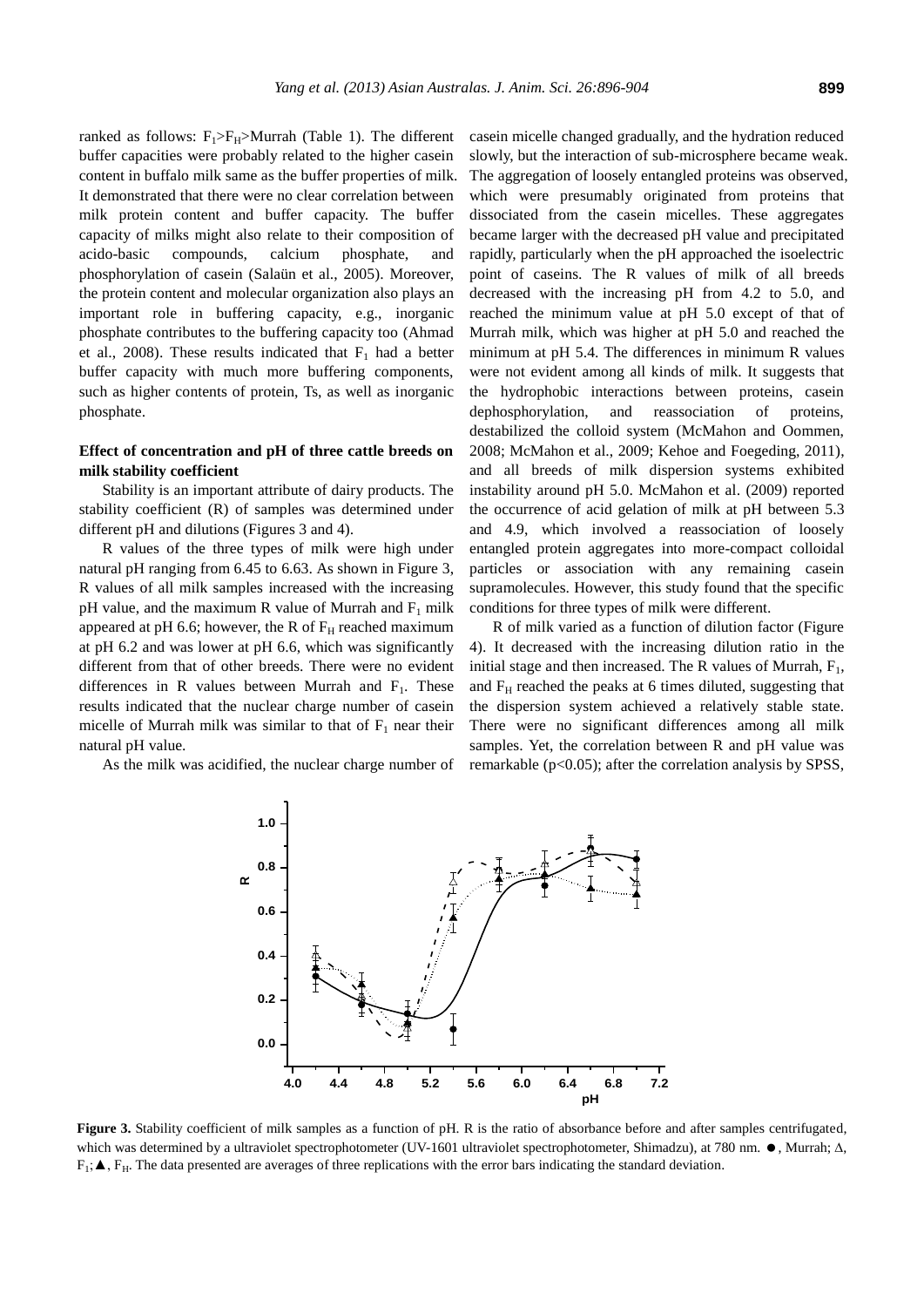

Figure 4. Stability coefficient of milk samples as a function of dilution ratio. R is the ratio of absorbance before and after samples centrifugated, which was determined by a ultraviolet spectrophotometer (UV-1601 ultraviolet spectrophotometer, Shimadzu), at 780 nm. M, Murrah. Results are the average of three repeated measurements with the error bars indicating the standard deviation.

the correlation coefficients between R and pH were 0.815, 0.772, and 0.751 for Murrah,  $F_H$ , and  $F_1$  milk, respectively (p<0.05). However, the correlation between milk concentration and R was not significant (p>0.05, data not shown).

## **Effect of temperature and concentration of three cattle breeds on milk viscosity**

There are few researches focused on the milk viscosity of different cattle breeds. Jeurnink and Kruif found that heating temperature, holding time, and  $\beta$ -lactoglobulin influenced the viscosity of bovine skim milk (Jeurnink ansd Kruif, 1993). Milk viscosities of three cattle breeds were presented in Figure 5 and 6. All milk viscosities were significantly  $(p<0.01)$  affected by temperature (Figure 5) and concentration (Figure 6). The correlation coefficients between viscosity and temperature analyzed by correlation analysis were -0.902, -0.858, and -0.854, and those between viscosity and concentration were -0.897, -0.894, and -0.877, for Murrah,  $F_H$ , and  $F_I$ , respectively. Figure 4 shows that milk viscosity decreased with the increasing temperature. The milk viscosity in all breeds sharply decreased from  $4^{\circ}C$ to 65C. Meanwhile, it is easy to find that the viscosity of hybrid offspring milk was higher than that of river buffalo (Murrah) milk, and  $F_1$  was higher than  $F_H$  (Figure 5). The average viscosity of hybrid offspring was 0.29 mPa.s, above that of Murrah milk. The viscosity slowly decreased from 60 to 95C, and it showed no significant differences among



**Figure 5.** Viscosity of milk samples (measured using a Ostwald capillary viscometer) as a function of temperature. Symbols:  $\bullet$ , Murrah;  $\Delta$ , F<sub>1</sub>;  $\blacktriangle$ , F<sub>H</sub>. Results are the average of three repeated measurements with the error bars indicating the standard deviation.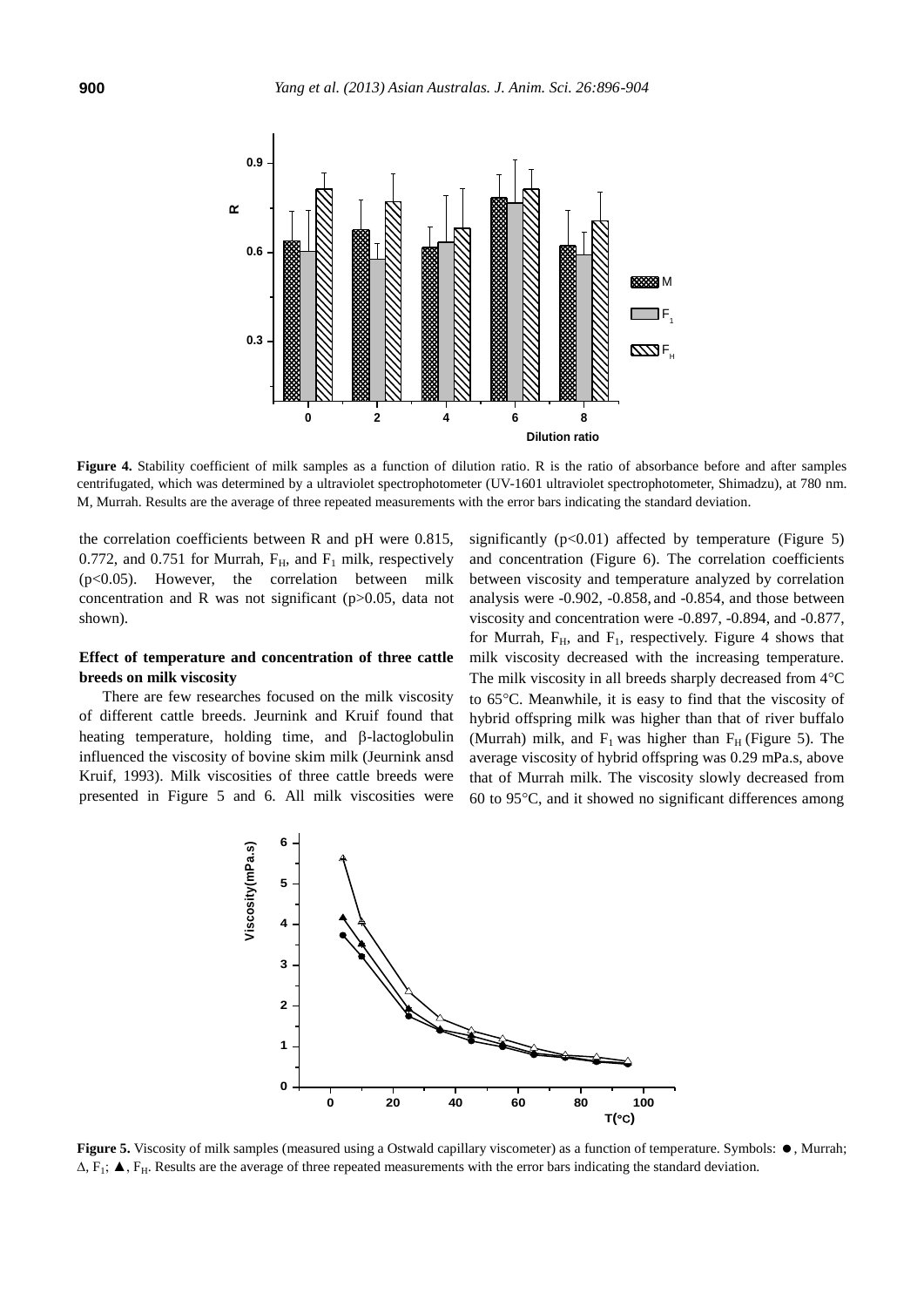

**Figure 6.** Viscosity of milk samples (measured using a Ostwald capillary viscometer) as a function of dilution ratio. Symbols:  $\bullet$ , Murrah;  $\Delta$ ,  $F_1$ ;  $\blacktriangle$ ,  $F_H$ . Results are the average of three repeated measurements with the error bars indicating the standard deviation.

all breeds (Figure 5). This was attributed to the denaturation of whey protein adhered to the casein micelles and the reduction in frictional resistance and surface area (Jeurnink and Kruif, 1993; Kristensen et al., 1997). The differences in viscosity among different breeds presented a good consistency with the milk composition (Table 1).

The viscosity of all milks showed the same trend of reduction with the decreasing milk concentration as follows:  $F_1>F_H >$ Murrah (Figure 6). There were significant differences (p<0.05) in viscosity among the three breeds at high concentrations (25% to 100%); the viscosity of  $F_1$  was significantly ( $p<0.05$ ) higher than that of  $F_H$ , whereas only slight differences were observed in low concentrations (12.5% to 25%).

# **Effect of pH and concentration of three cattle breeds on milk zeta potential**

Zeta potential has been widely used to assay the magnitude of charge content on colloidal particles and evaluate the stability of colloidal dispersion (Anema and Klostermeyer, 1996; Morrison and Ross, 2002; Duan et al., 2011). Zeta potentials of milk samples were significantly (p<0.05) affected by pH value (Figure 7). The correlation coefficients between Zeta potentials and pH value analyzed by correlation analysis were -0.995, -0.972, and -0.986 for Murrah,  $F_H$ , and  $F_1$ , respectively. It indicated that milk zeta potentials were evidently affected by varying pH, as clearly represented by river buffalo milk.

Figure 7 shows that the absolute value of zeta potential of the three local kinds of buffalo milk decreased linearly



**Figure 7.** Zeta potential of milk samples as a function of pH. Whole samples were conducted by laser Doppler electrophoresis with the Nano-S Zetasizer (Malvern Instruments Limited, Malvern, Worcestershire, UK) after diluted 200 times with Milli Q-water. Symbols:  $\bullet$ , Murrah;  $\Delta$ ,  $F_1$ ;  $\blacktriangle$ ,  $F_H$ . The data presented are averages of three replications with the error bars indicating the standard deviation.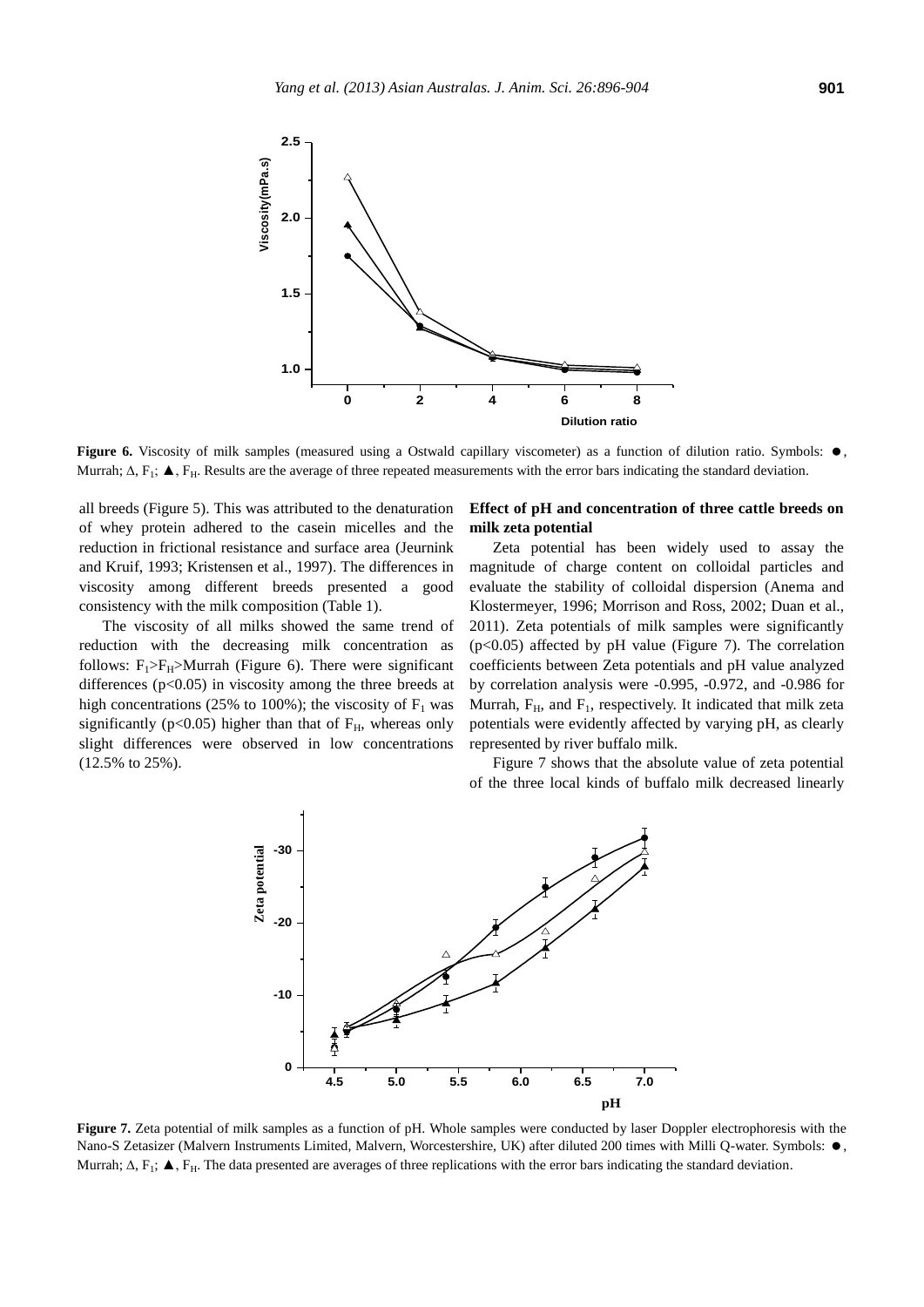

**Figure 8.** Zeta Potential of milk samples as a function of dilution ratio. Whole samples were conducted by laser Doppler electrophoresis with the Nano-S Zetasizer (Malvern Instruments Limited, Malvern, Worcestershire, UK) after diluted 200 times with Milli Q-water. Symbols:  $\bullet$ , Murrah;  $\Delta$ , F<sub>H</sub>.  $\blacktriangle$ , F<sub>H</sub>. Results are the average of three repeated measurements with the error bars indicating the standard deviation.

with the reducing pH (from 7.0 to 4.5). Figure 7 shows that the absolute zeta potential of milk suspension of Murrah was remarkably ( $p<0.05$ ) higher than that of  $F_H$ . It is noteworthy that the average absolute zeta potential of Murrah milk was 6.85 mV above that of  $F_H$  and 3.73 mV higher than that of  $F_1$  at pH 5.8 to 7.0. However, the absolute zeta potential of  $F_1$  milk suspension was slightly higher than that of Murrah at pH 4.6 to 5.6.

Zeta potentials of all milk samples as a function of dilution ratio are shown in Figure 8. The absolute value of zeta potential of the three local kinds of buffalo milk decreased with the reducing concentration in the initial stage, then increased, but finally decreased. The absolute value of zeta potential of all the samples reached the maximum while the milk were diluted 6 times. Meanwhile, it also can be seen that the absolute value of zeta potentials of the three local kinds of buffalo milk were different, and  $F_1$  was higher than  $F_H$ , followed by Murrah (Figure 8). It indicated that the three local kinds of buffalo milk dispersion system was much more stable when they were diluted at 6 times, and  $F_1$  was the most stable dispersion system. This may relate to the different dry matter content and the casein micelles distribution.

With the reducing pH, surface charge of colloidal particles increased, which enhanced the intermolecular electrostatic repulsion among proteins and resulted in more stable state. Some works have been done in this area. Bouzid et al. (2008) found that the zeta potential of skim bovine milk varies linearly with the pH, from -4 to -24 mV between pH 5.0 and 6.7, respectively. After that, observations on zeta potential of the Mediterranean buffalo milk fat globules and Switzerland cow milk fat globules under the native pH were also reported (Ménard et al., 2010). This work has demonstrated that the dispersion stability of river buffalo milk was superior to that of hybrid offspring milk, which may be related to the higher Ts content in  $F_1$  milk. Increasing particle size contributes to the aggregation of casein with denatured whey protein and the interaction between casein micelles and whey protein under reduced pH (Klein et al., 2010; Kehoe and Foegeding, 2011). Other milk compositions could be contributors too, such as bovine lactoferrin, fat globule membrane, etc. Bengoechea et al. (Bengoechea et al., 2011) used zeta potential changes to reveal the changes of conformation, aggregation, and electrical charge of bovine lactoferrin. Michalski suggested that a significant increase in zeta potential indicated the incorporation of caseins into the milk fat globule membrane (Michalski et al., 2006).

Zeta potential in the present study did not reach zero at the isoelectric point as described (Bouzid et al., 2008), but it was in accordance with the results of Anema and Klostermeyer (1996). These results can be attributed to the influence of ionic strength on the electrostatic interactions in the system, and the electrostatic repulsion between individual proteins was reportedly reduced (Bengoechea et al., 2011).

## **Casein of milks from three cattle varieties**

Proteins of three types of milk were detected by SDS-PAGE (Figure 9). Buffalo  $\alpha_s$ -casein had a slightly faster mobility than standard  $\alpha_s$ -casein and seemed to be lack of one kind of  $\alpha_s$ -casein, which is worth of further investigations. Buffalo  $\beta$ -casein had a slightly slower mobility than standard  $\beta$ -casein. There is no significant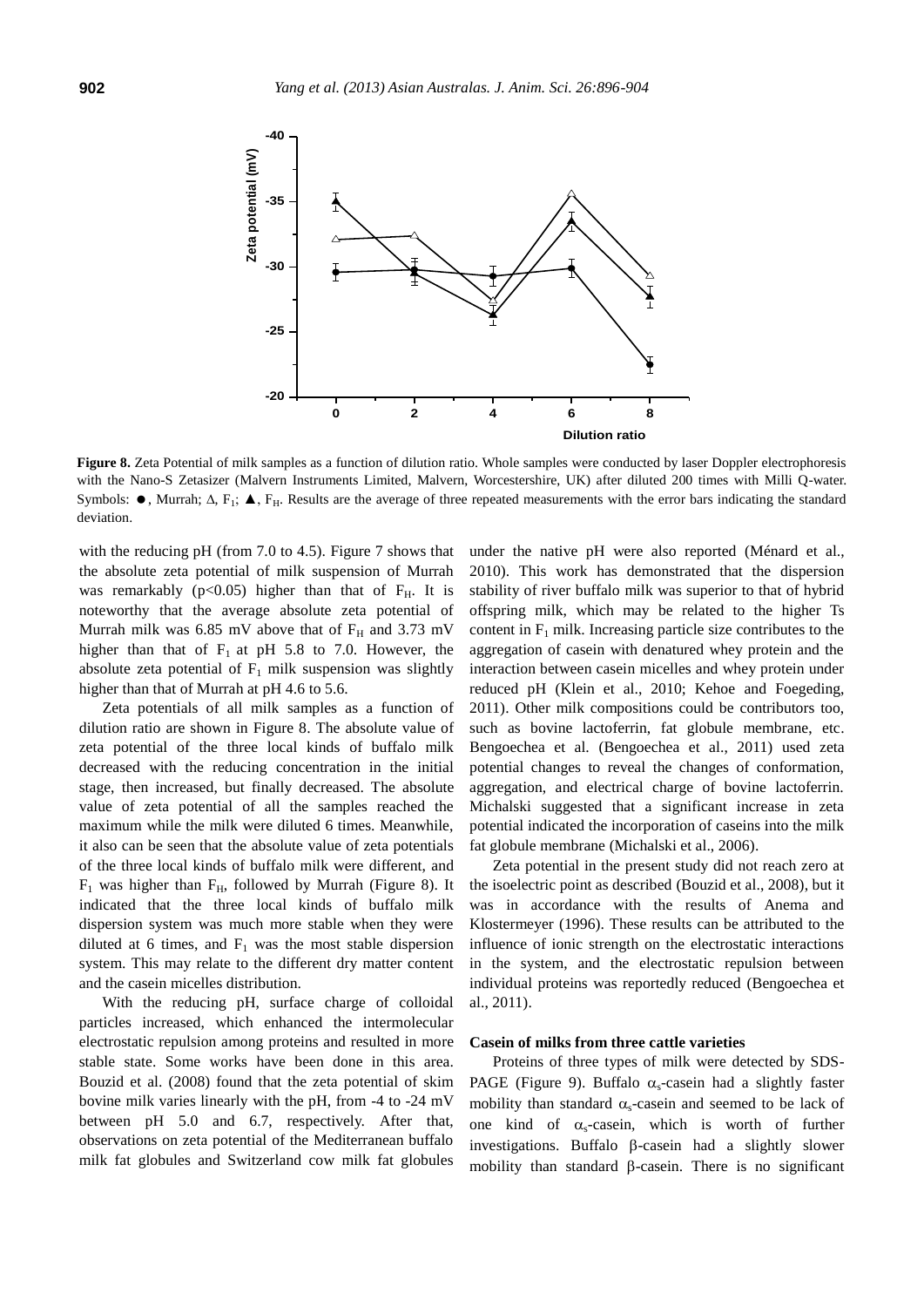

**Figure 9.** SDS-PAGE of milk protein samples. Electrophoresis was carried out with a vertical electrophoresis system and on 12% acrylamide separating gel and 4% stacking gel with the help of standard mixtures of marker proteins. Lane 1: standard of  $\kappa$ -casein ( $\kappa$ -CN), Lane 2: standard of  $\beta$ -casein ( $\beta$ -CN), Lane 3: standard of  $\alpha$ -casein ( $\alpha$ -CN), Lane 4: Holstein milk as a reference, Lane 5: Murrah milk, Lane 6:  $F_H$  milk, Lane 7:  $F_1$  milk, Lane 8: molecular weight markers 10 to 200 kDa (Fermentas-#SM0661).

difference between buffalo caseins. It indicated that milk protein and molecular weight was greatly related to cattle breeds. Nevertheless, the differences between the caseins of hybrid offspring and their male parent could be ignored.  $\alpha_{s1}$ -casein is the major allergen (Elsayed et al., 2004), further study on which is helpful to the development of hypoallergenic or non-allergic dairy products from Chinese buffalo milk.

## **CONCLUSION**

By comparing the three cattle breeds for bovine milk composition and physicochemical properties, this work demonstrated that the breeds had evident effect on milk composition and physicochemical properties. Overall, the nutritional value of river buffalo milk was lower than that of swamp buffalo and their hybrid offspring. However, the milk of crossbreed multi-generation was more like that of their paternal strain, and its nutritional value was lower than that of  $F_1$ , so were the physicochemical properties. There were no clear differences in milk protein molecular weight between Murrah,  $F_1$ , and  $F_H$ . Comparing with river buffalo

milk, the technological characteristics of hybrid offspring buffalo  $(F_H)$  milk are conducive for further utilization of their nutritional value. This work provides a reference to improve buffalo varieties for milk production and to produce different types of dairy products from different types of milk, which warrants further studies.

## **ACKNOWLEDGEMENTS**

The work was supported by the National Natural Science Foundation of China (Grant No. 31071576) and Talents Project of Guangxi University (Grant No. XZL090325), P. R. China.

### **REFERENCES**

- Ahmad, S., I. Gaucher, F. Rousseau, E. Beaucher, M. Piot, J. Grongnet and F. Gaucheron. 2008. Effects of acidification on physico-chemical characteristics of buffalo milk: A comparison with cow's milk. Food Chem. 106:11-17.
- Anema, S. G. and H. Klostermeyer. 1996. ζ-Potentials of casein micelles from reconstituted skim milk heated at 120°C. Int. Dairy J. 6:673-687.
- Bengoechea, C., I. Peinado and D. J. McClements. 2011. Formation of protein nanoparticles by controlled heat treatment of lactoferrin: factors affecting particle characteristics. Food Hydrocoll. 25:1354-1360.
- Benincasa, C., J. Lewis, G. Sindona and A. Tagarelli. 2008. The use of multi element profiling to differentiate between cow and buffalo milk. Food Chem. 110:257-262.
- Bouzid, H., M. Rabiller-Baudry, L. Paugam, F. Rousseau, Z. Derriche and N. E. Bettahar. 2008. Impact of zeta potential and size of caseins as precursors of fouling deposit on limiting and critical fluxes in spiral ultrafiltration of modified skim milks. J. Memb. Sci. 314:67-75.
- Duan, R. L., X. Sun, J. Liu, T. Gong and Z. R. Zhang. 2011. Mixed micelles loaded with silybin-polyene phosphatidylcholine complex improve drug solubility. Acta Pharmacol. Sin. 32: 108-115.
- Elsayed, S., D. J. Hilly and T. V. Do. 2004. Evaluation of the allergenicity and antigenicity of bovine-milk as1-casein using extensively purified synthetic peptides. Scand J. Immunol. 60: 486-493.
- FAO. 2010. Bulletiin of the international dairy federation. The world dairy situation Bulletin No.446/2010.
- Han, B. Z., Y. Meng, M. Li, Y. X. Yang, F. Z. Ren, Q. K. Zeng, and M. J. R. Nout. 2007. A survey on the microbiological and chemical composition of buffalo milk in China. Food Control 18:742-746.
- Han, G. and Q. Ding. 1994. A study on physicochemical properties of Chinese buffaloo milk. J. South China Agr Univ. 15:92-97. (in Chinese)
- Jeurnink, T. J. M. and K. G. D. Kruif. 1993. Changes in milk on heating: viscosity measurements. J. Dairy Res. 60:139-150.
- Kehoe, J. J. and E. A. Foegeding. 2011. Interaction between  $\beta$ casein and whey proteins as a function of pH and salt concentration. J. Agric. Food. Chem. 59:349-355.